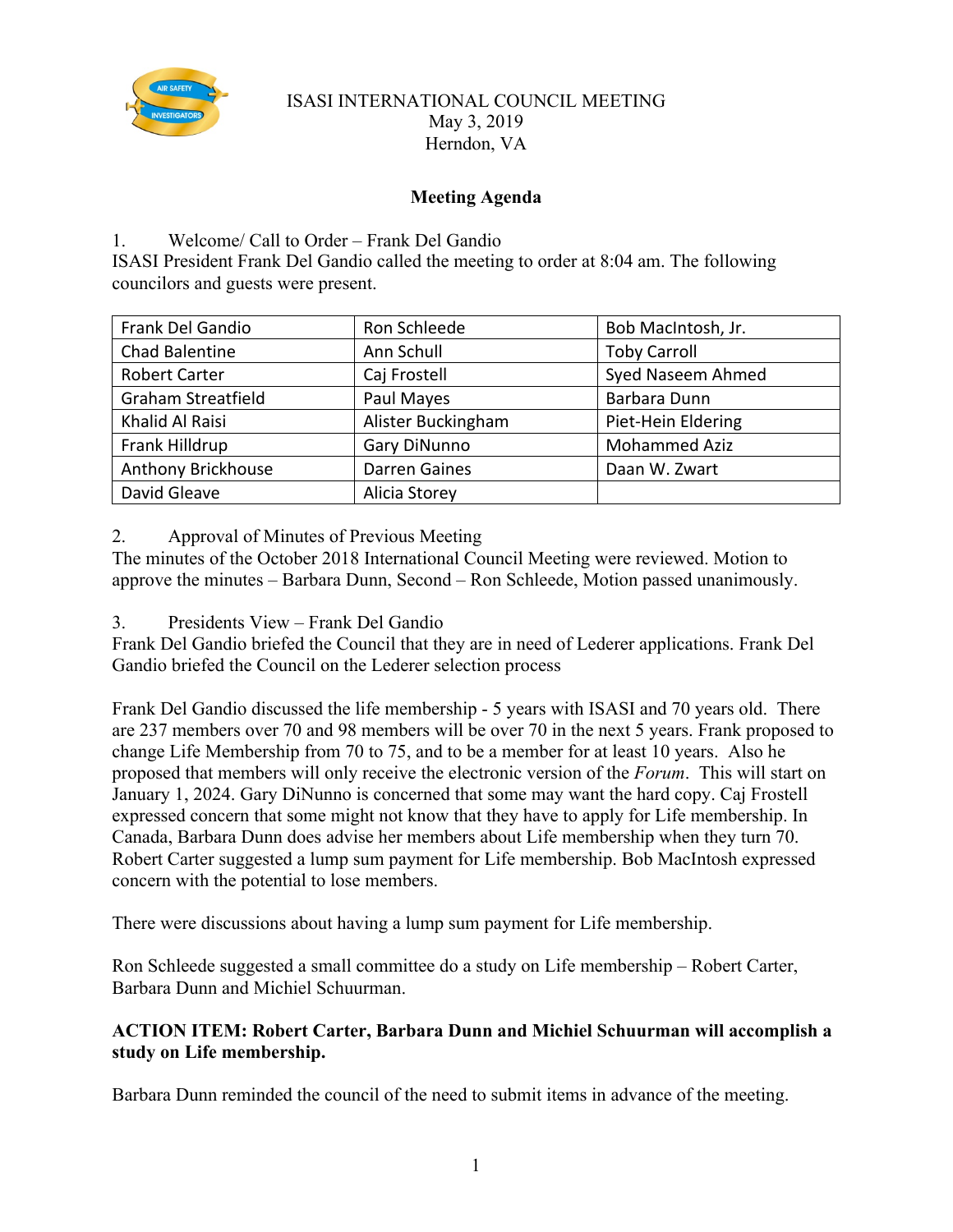Frank Del Gandio submitted an application for Jerry Lederer for a US Postal Stamp. It could take up to 3 years to make a decision.

Frank Del Gandio briefed that Calvin Rans was recognized as the Teacher of the Year Award for Delft University and Teacher of the Year for The Netherlands

Frank Del Gandio has ordered 50<sup>th</sup> ISASI Seminar Challenge Coins for The Hague.

Frank Del Gandio would like to send Seminar boxes to the next seminar in a cost savings measure.

The Harry Robertson Fellow program is going well with a new selectee, Tori Kobayashi, at Embry-Riddle – Prescott campus.

Frank Del Gandio expressed concern with the selection committee process that occurred in Dubai. Frank Del Gandio was made aware of a second selection committee process. Frank Del Gandio stated that this will not occur in the future.

Frank Del Gandio thanked Frank Hildrup for the organization of the MARC dinner.

4. Financial Report – Bob MacIntosh, Jr

Bob MacIntosh briefed his financial report. ISASI is a non-profit organization. Bob MacIntosh discussed that in accordance with the United States Internal Revenue Service (IRS) rules, ISASI has to file a Form 990 to maintain its non-profit status. Part of the IRS process is to identify programs and services, which includes the seminar, the *Forum*, and the ISASI website.

Bob MacIntosh briefed the 2018 Budget. In addition to ISASI's funds, we also keep funds for the Southeast Asia society and for the inactive Northern California Regional Chapter.

Bob MacIntosh briefed the importance of membership; both individual, and corporate.

Bob MacIntosh also briefed the expenses of the organization.

The Dubai Seminar profit was \$120,662.01

Barbara Dunn and Robert Carter asked about 'Operations' expenses. Bob MacIntosh briefed that it includes Women in Aviation, employee travel, and day to day operations of the organization.

Motion to accept report – Robert Carter, Second – Caj Frostell, Motion passed unanimously.

5. Membership Report – Ron Schleede

Ron Schleede briefed the submitted membership report. 2018 – 213 new members, 13 new corporate members. There are 385 individual and 30 corporate memberships that are delinquent. Councilors should have received a list of delinquent members. *ESASI* would like an earlier notice, but they do have an individual following up on the delinquent memberships. Robert Carter also suggested a second membership email. Ron Schleede stated that Erin Carroll does a good job of following up with corporate members.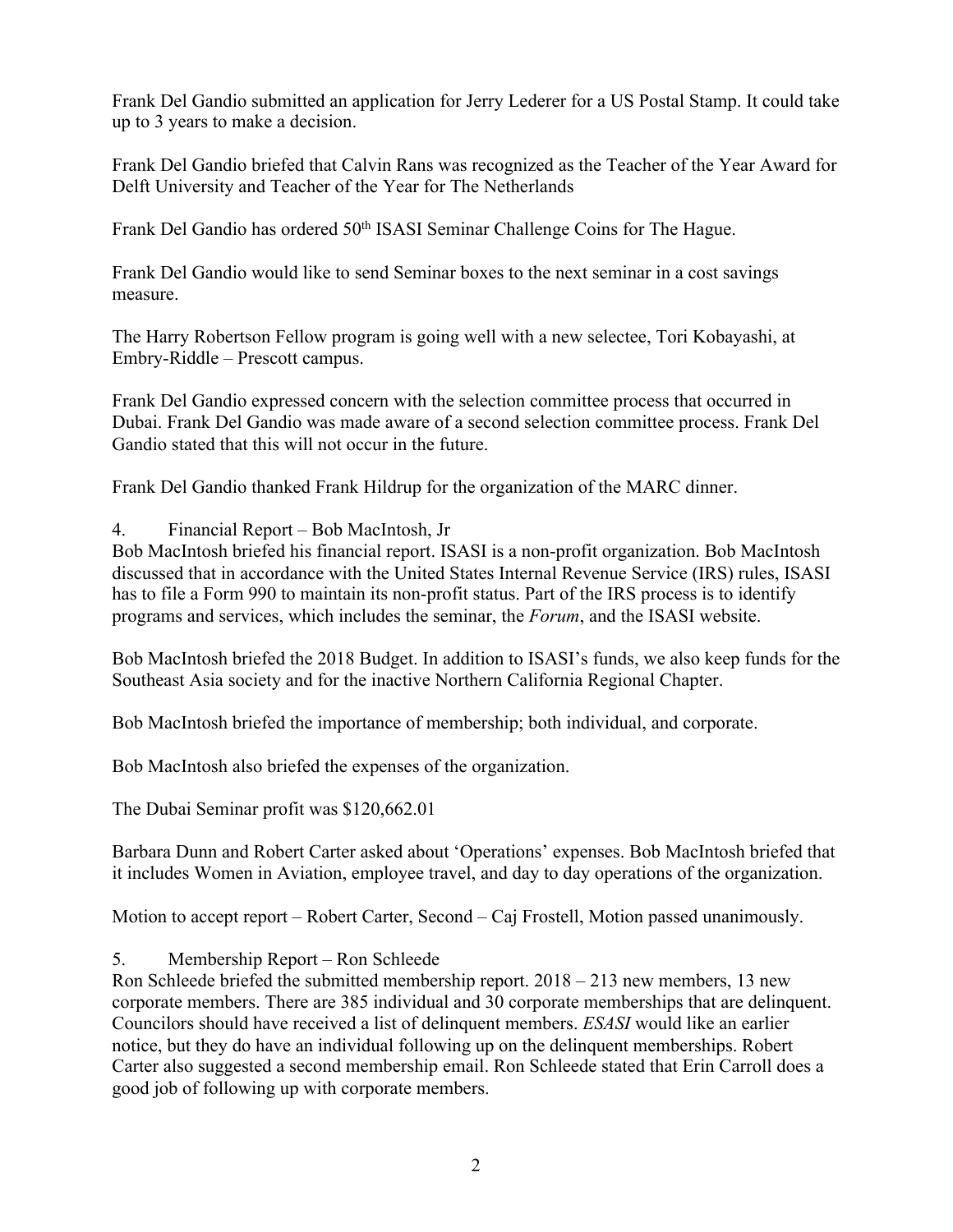Ron Schleede expressed gratitude to Ann Schull and the Bledsoe's for their participation at the Women in Aviation conference, which included 28 new members at Women in Aviation.

Ron Schleede briefed the approval process for membership, including Michiel Schuurman helping Ron Schleede out with membership.

Alister Buckingham stated that they require a CV for new members to aid in the membership committee decision.

Paul Mayes discussed that he doesn't feel close enough with the local corporate members. Paul Mayes asked about the corporate point of contact in Australia being part of their distribution list.

# **ACTION ITEM: Alicia Storey will look at options to identify corporate members by society for distribution lists.**

Bob MacIntosh discussed the importance of gaining new corporate members and trying to find opportunities to reach out to potential new corporate members.

Motion to approve report Alister Buckingham, Second – Bob MacIntosh, Motion passed unanimously.

6. Report of the ISASI Forum Editor – Gary DiNunno

Gary DiNunno briefed the next feature in the design stage and that they have been working on the digital *Forum* version. 128 members want only a digital-only subscription, which will save the association a few hundred dollars per issue with the biggest savings being in international shipping.

Alicia Storey provided a briefing on the digital *Forum*, which includes a new distribution list for digital copies recipients. The briefing included an overview of the digital version. Robert Carter asked about making a PDF copy of an article, Alicia Storey said that it can be printed as a PDF by page(s), not by article. There was discussion about access to the *Forum*, the decision was made to allow open access. Frank Del Gandio thanked Alicia Storey and her team on getting this set up.

There were discussions about ISASI's positions and their location on the website. Frank Hildrup asked about the development of positions. Frank Del Gandio asked Frank Hildrup, Ron Schleede, Bob MacIntosh, and Caj Frostell to review the positions.

# **ACTION ITEM: Frank Hildrup, Ron Schleede, Bob MacIntosh, and Caj Frostell will brief Council Meeting on Review of Positions**

7. Vice President's Report – Ron Schleede Nothing to report

8. Secretary's Report – Chad Balentine Nothing to report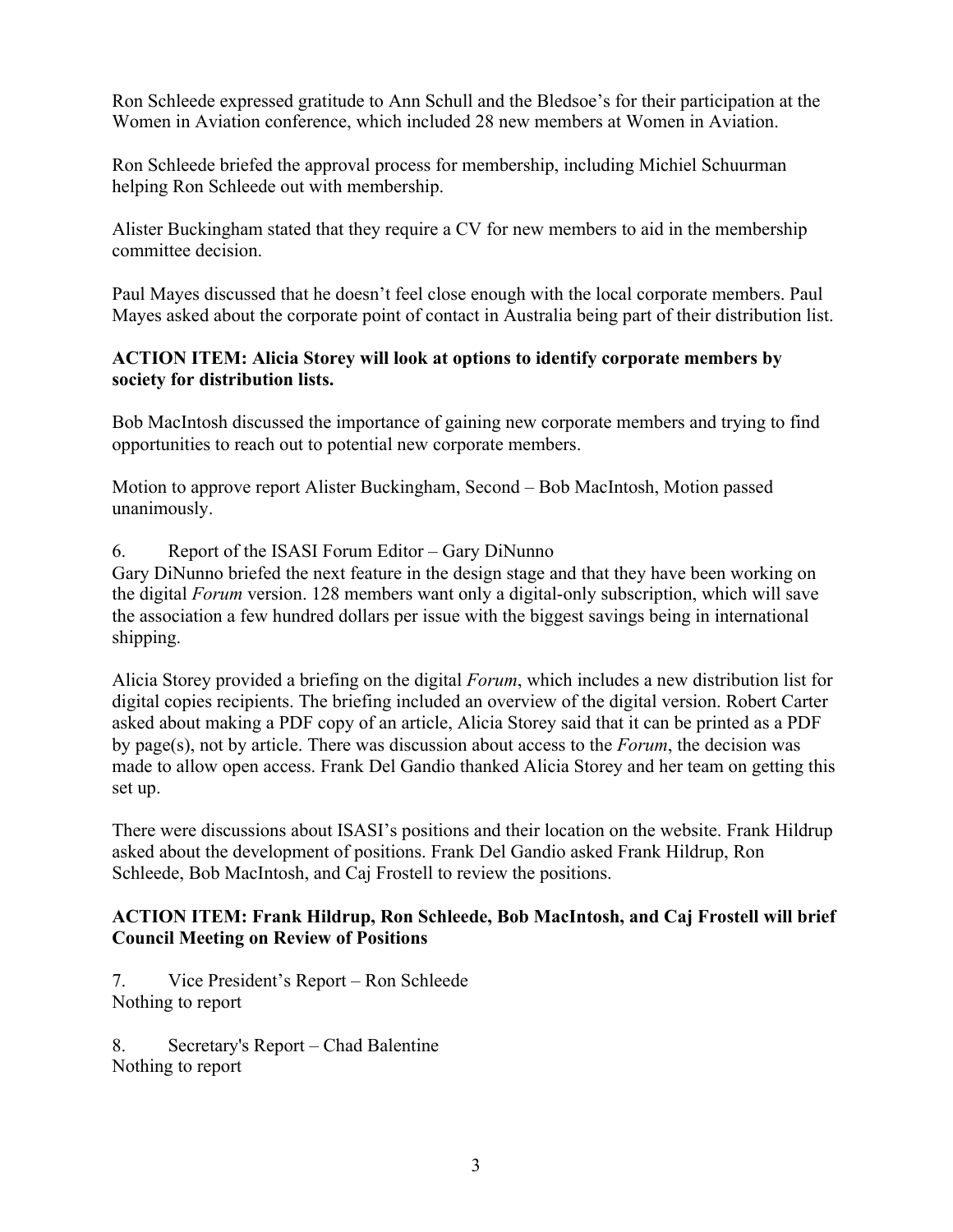9. Executive Advisor's Report – Richard Stone Nothing to report

10. Website review – Frank Del Gandio Nothing to report

### 11. Seminars – Barbara Dunn

- a. 2018 Dubai
- b. Barbara Dunn briefed the submitted report. Over 40 countries were represented at the Dubai Seminar. It was a very successful seminar with 278 total in attendance.
- c. 2019 The Hague

Barbara Dunn briefed the current number of attendees for The Hague Seminar, including 83 members, 3 nonmembers, 16 companions, 10 guests, and 2 students.

Daan Zwart briefed the upcoming seminar preparation in The Hague. The seminar is scheduled for September 1-6, 2019. The Seminar is being put together with the cooperation of VNV (Dutch ALPA), the Dutch Safety Board, and the Delft University of Technology. The Seminar venue will be the World Forum, The Hague.

The Technical Program had 60 abstract proposals and the selections have been made. On May  $22<sup>nd</sup>$  the draft program will be published.

Confirmed Keynotes:

- Andre Kuipers Dutch astronaut
- Jacco Hoekstra TU Delft
- Bruce Landsberg NTSB

There are two hotel options: Marriott The Hague, which has a total of 300 available rooms and the Novotel, which has a total of 200 available rooms (as overflow).

The schedule of events is as follows: Sunday the Council will meet in the morning followed by a Masterclass of the reconstruction site of MH17 in the afternoon as part of the ISASI 2019 program – limited to 100 attendees.

The group is working on obtaining airfare discounts with airlines.

Tutorials:

- Aviation Safety vs Medical Confidentiality
- Communication with Victims and Witness
- Military Tutorial

# d. 2020 Montreal

Barbara Dunn briefed the 2020 Seminar will be held September 2020 at the Sheraton in Montreal. The theme is "20/20 Vision for the Future". It will be held August 31- September 3, 2020. Wayne Walsh is heading up the Paper Selection committee. The hotel is the Sheraton in downtown Montreal with a contract rate of \$199.99 Canadian. The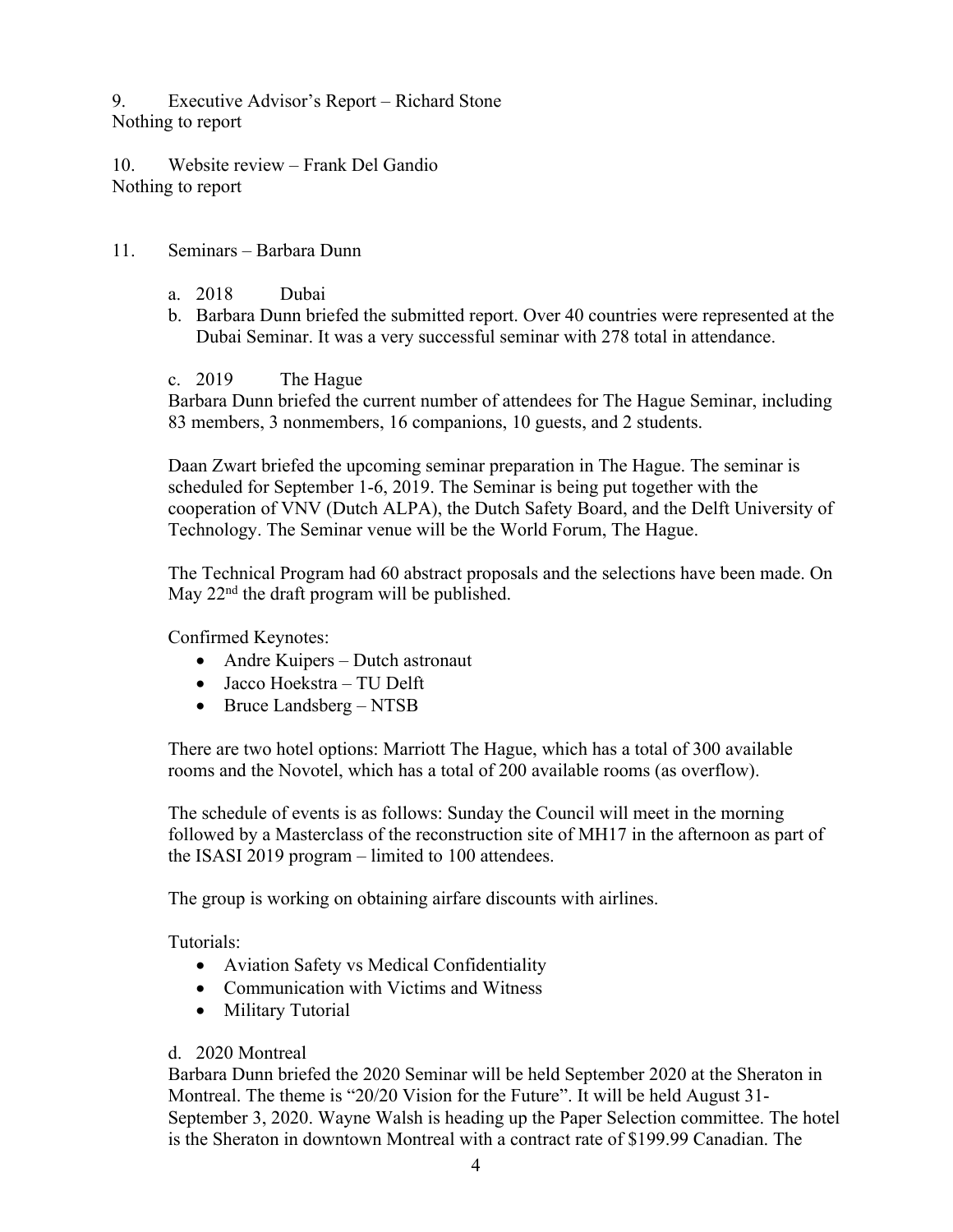Preferred Airline is Air Canada, which includes a discount. Sponsorship requests have been sent out – Air Canada has committed to \$20,000 – Platinum Member. Kathy Fox will be one Keynote Speaker and Barbara Dunn is expecting more than \$75,000 in sponsorships just from Canada. There will be no speaker gifts and the Seminar Committee will be donating what would have been spent for Speaker gifts to an aviation charity.

Planned Tutorials –

- Military Investigations
- Accident Investigations During Winter Operations
- A potential panel presentation on the Boeing 737 MAX, perhaps the last day

## e. 2021 Brisbane – *Proposal*

Paul Mayes provided *ASASI*'s bid for 2021 Brisbane. The proposed Theme: The Challenges for Aviation Safety. They anticipated the Seminar to be held August 30- September 2, 2021 in conjunction with the Royal Australian Air Force – 100 year anniversary. It will be a normal format for the seminar and Paul Mayes described the city of Brisbane. The expected hotels are the Pullman Brisbane King George Square/ Mercure Brisbane King George Square with shared conference space. The expected registration fee will be \$700 AUD (\$500 USD), \$165 AUD Hotel, Friday Tour \$100 AUD, and an anticipated profit of more than \$50,000 USD – dependent on sponsorships.

Paul Mayes asked for funds to cover the hotel deposit. Bob MacIntosh suggested that it would not be an issue.

Motion to accept *ASASI* Brisbane bid – Alister Buckingham, Second – Barbara Dunn, Motion passed unanimously.

12. Reports of National Societies/Councilors: a. *AsiaSASI –* No report submitted

### b. *ASASI –* Paul Mayes

Paul Mayes briefed his written report, which included the 2021 Seminar bid. They have distributed 5 newsletters to their membership and are discussing locations and options for the *ANZSASI 2020 Regional Seminar*, as well as promoting the Regional Seminar in Wellington.

### *c. CSASI –* Barbara Dunn

Barbara Dunn briefed her written report. *CSASI* has 111 members, which includes 73 regular, 23 life, and 8 Corporate Members. 2019 is an election year for *CSASI*. The majority of the work of *CSASI* is to prepare for the 2020 Seminar in Montreal.

### d. *ESASI –* Robert Carter

Robert Carter briefed his written report. *ESASI* is preparing for a workshop hosted by Rolls Royce which will be held May 22-23, 2019. There were discussions regarding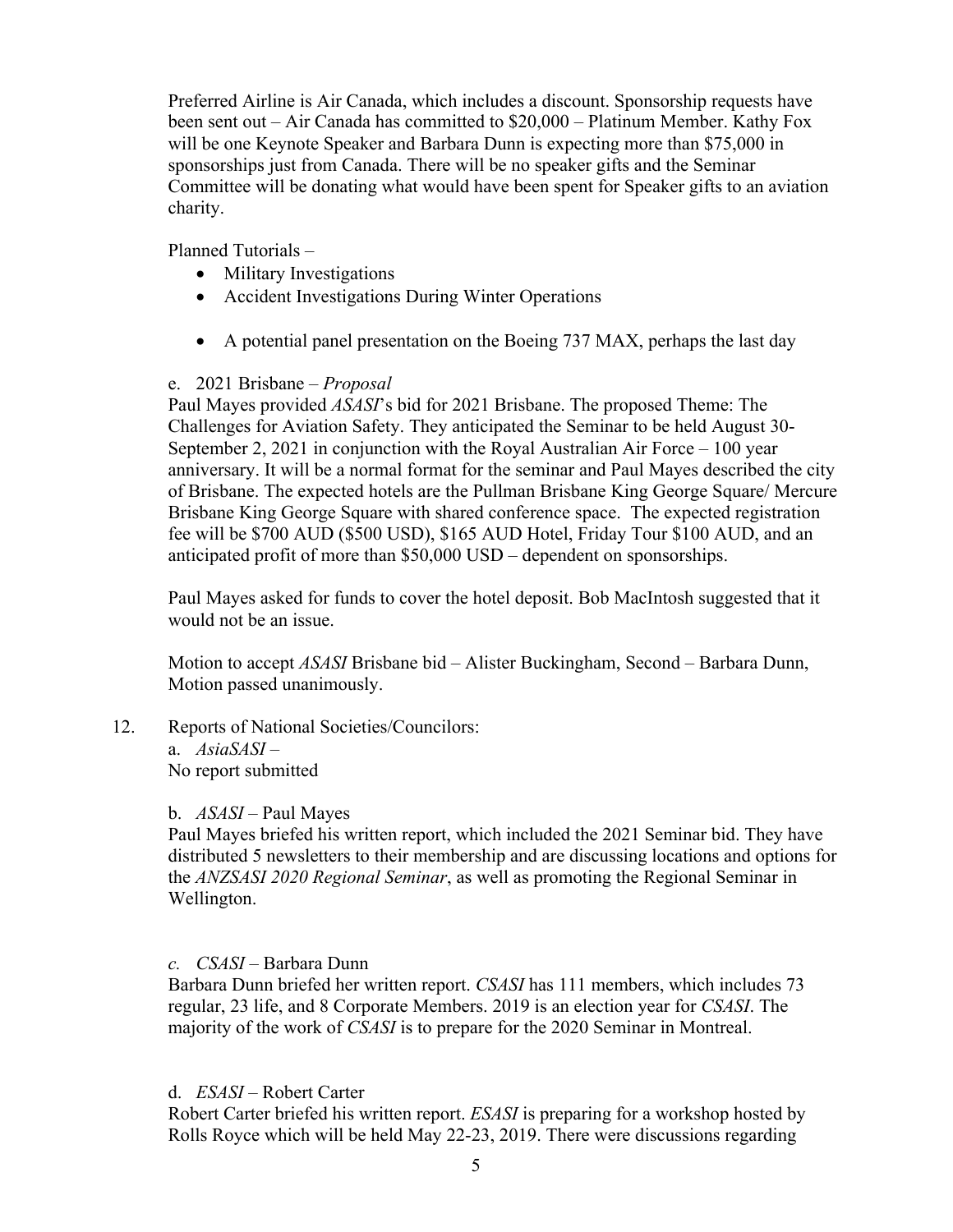European sponsorship on The Hague Seminar and Frank Del Gandio will send an email to Olivier Ferrante.

e. *KSASI* – No report submitted

f. *LARSASI* No report submitted

#### g. *MENASASI –*Khlaid Al Raisi

Khlaid Al Raisi briefed that they are preparing for 2 workshops, along with their Annual Meeting in mid-November and mentioned that Egypt is a potential host. Frank Del Gandio expressed his sincere appreciation to *MENASASI* for the great job organizing and running the Seminar in Dubai.

#### h. *NZSASI* – Alister Buckingham

Alister Buckingham briefed his written report. They are currently preparing for the 2019 Regional Seminar in Wellington. Alister Buckingham briefed the recent changes in leadership, which includes the new *NZSASI* President – Graham Streatfield, Vice President – Alister Buckingham and the Secretary/Treasurer - Russell Kennedy.

#### i. *PakistanSASI* – Naseem Ahmed

Naseem Ahmed briefed his written report. They have done 3 lectures at universities and they accomplished an SMS Seminar for 56 attendees from civil aviation. They have had 4 new members. They are also preparing for a Reachout Workshop in June 2019.

#### j. *USSASI* – Toby Carroll

Toby Carroll briefed that the *USSASI* has 600 members with 11 regional chapters. The Great Lakes chapter is in need of leadership. Toby Carroll briefed the new leadership at *MARC* and *NERC*. Alicia Storey briefed the *SERC* written report, which includes their annual meeting in Atlanta at Delta August 2-3.

k. *International Councilor –* Caj Frostell Nothing to report

### 13. Rudy Kapustin Scholarship – Chad Balentine Chad Balentine briefed that the committee received eighteen submissions and expects to select four scholarship recipients.

These four students will be in attendance at the seminar and are expecting to provide a 5- 10-minute presentation on their topic.

14. Reports of the ISASI Committees No reports submitted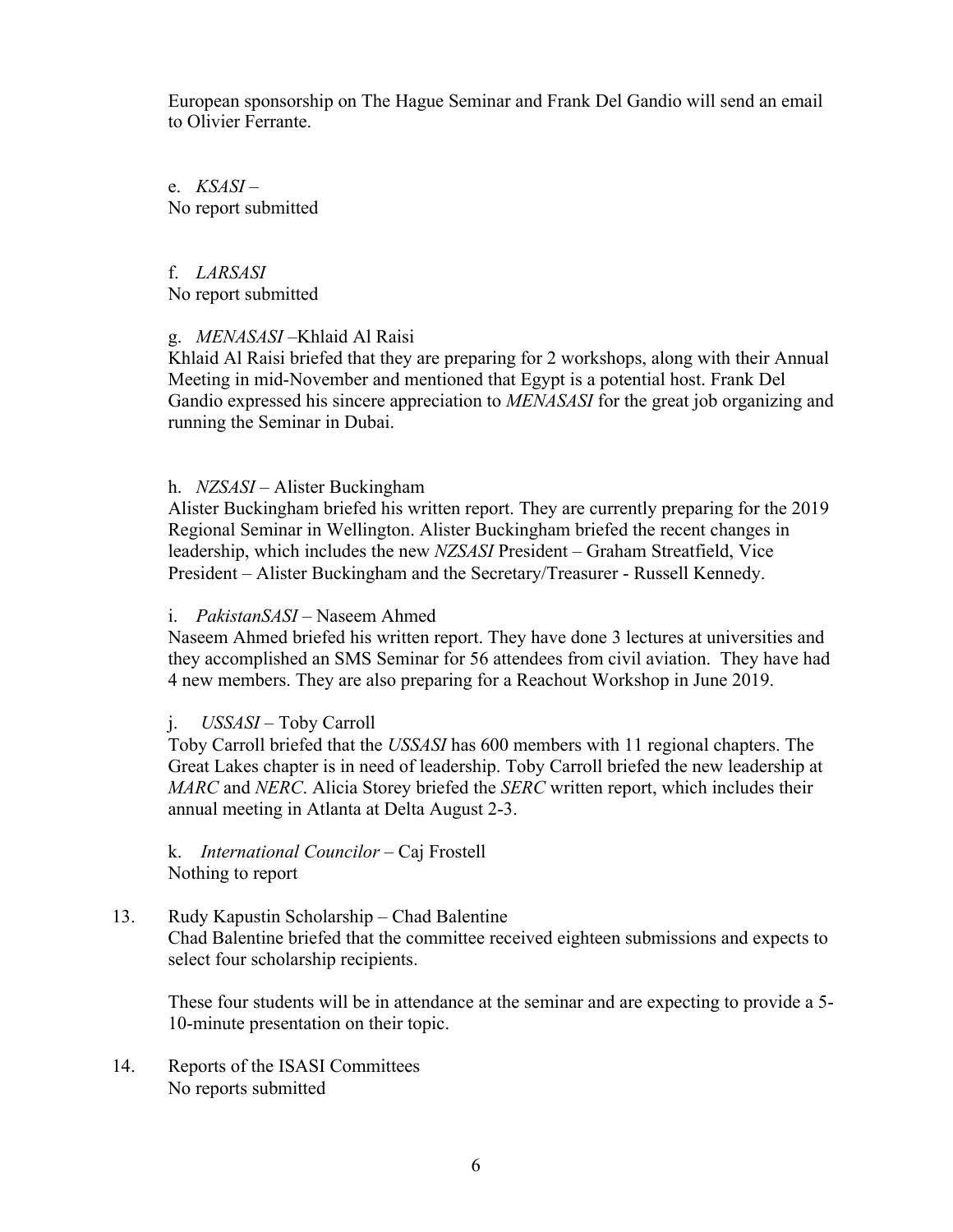15. Reports of the Working Groups

Cabin Safety WG – Barbara Dunn

Barbara Dunn briefed her written report, which included a presentation to the working group at Dubai from Kelly White at Emirates on the cabin safety issues related to Emirates flight 521.

Corporate Affairs – Erin Carroll Frank Del Gandio briefed Erin Carroll's submitted written report.

## Airports WG – David Gleave

David Gleave briefed his written report. They are expecting to do a working group meeting in The Hague. They expect to issue runway excursion guidelines and plan to have that submitted in advance of The Hague Council meeting. David Gleave will talk with Barbara Dunn on coordinating between the Cabin Safety WG on the topic of Aircraft Rescue Fire Fighting and Cabin Safety issues. Related to developing guidelines, Ron Schleede suggested putting them into the same format as previous guidelines. Caj Frostell suggested that the guidelines be developed in the form that the WG believes would be best using the previous guidelines as examples.

## ICAO WG – Ron Schleede

Ron Schleede discussed the history of ISASI's participation at ICAO AIG as an observer. ISASI put in a paper, which was submitted by the French, on developing a global recommendation database, which also needs to include follow up actions. This would be 'safety recommendations of a global concern'.

Bob MacIntosh briefed the last meeting which ISASI attended and participated in. The past meeting discussed accident investigator training, which will include competencybased training. Other topics included site hazards and drug/alcohol testing of crews, the relationship between a civil aviation authority and an accident investigation board within a State during an investigation, preliminary report for the Ethiopian accident, Global Aeronautical Distress and Safety System, concerns regarding cybersecurity, and the lack of formal accident reports.

- 16. ISASI Coordinator of Student Outreach & Mentoring Report Anthony Brickhouse Anthony Brickhouse briefed things are going well and he plans to provide a detailed briefing at the Council Meeting in The Hague. There are 25 students connected with mentors and 50 total mentors.
- 17. Old Business 17-1 Society Policy Discussion – Dick Stone Tabled until next meeting

# 18. New Business

19-1 Student Members – Barbara Dunn Barbara Dunn briefed her proposal. Barbara Dunn recommended that each society reach out to their student members to verify their eligibility.

Barbara also recommended that the upgrade fee of \$15 should be rescinded.